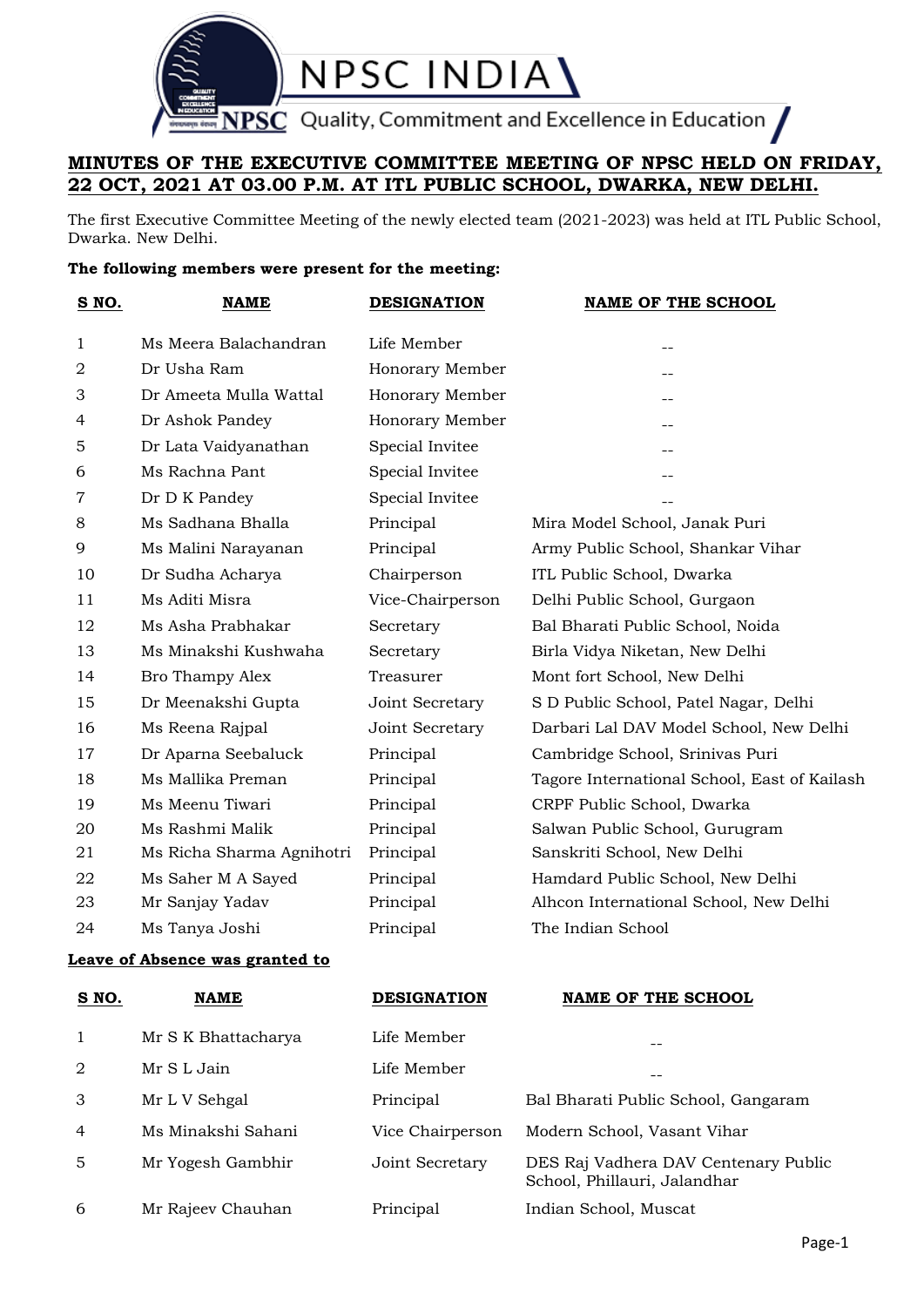Mrs Sudha Acharya, Chairperson, NPSC and Principal, ITL Public School extended a warm welcome to all the members present for the meeting.

The following agenda was taken up.

### **Agenda – 1 : Introduction of the new Committee Members**

Chairperson introduced the newly constituted Committee of Executive members to the August gathering.

Newly inducted Executive Committee Members (2021-23) were felicitated and introduced by the chairperson.

The list of members is as follows:

| S NO.          | <b>NAME</b>                  | <b>DESIGNATION</b> | <b>NAME OF THE SCHOOL</b>                    |
|----------------|------------------------------|--------------------|----------------------------------------------|
| 1              | Dr Aparna Seebaluck          | Principal          | Cambridge School, Sriniwas Puri              |
| 2              | Ms Mallika Preman            | Principal          | Tagore International School, East of Kailash |
| 3              | Ms Meenu Tiwari              | Principal          | CRPF Public School, Dwarka                   |
| 4              | Mr Rajeev Chauhan            | Principal          | Indian School, Muscat                        |
| 5              | Ms Rashmi Malik              | Principal          | Salwan Public School, Gurugram               |
| 6              | Ms Richa Sharma<br>Agnihotri | Principal          | Sanskriti School, New Delhi                  |
| $\overline{7}$ | Ms Saher M A Sayed           | Principal          | Hamdard Public School, Delhi, New Delhi      |
| 8              | Mr Sanjay Yadav              | Principal          | Alheon International School, New Delhi       |
| 9              | Ms Tanya Joshi               | Principal          | The Indian School                            |

### **Agenda-2 : Focus area of the NPSC team 2021-23**

 Chairperson, Mrs Sudha Acharya in her welcome address spoke about the vision and mission of NPSC. She stressed upon working in alignment with the global and national agendas and facilitate NPSC member schools in implementing and realising the vision 2030.

 Ten focus areas were highlighted by the Chairperson, NPSC. The Executive Members briefly expressed and shared their respective vision, way forward to contribute in NPSC functioning.

The members opted to take the following areas of responsibility :

| <b>NAME</b>             | <b>DESIGNATION</b>     | VISION                                                                                                                                                                                                                                   |
|-------------------------|------------------------|------------------------------------------------------------------------------------------------------------------------------------------------------------------------------------------------------------------------------------------|
| Dr Sudha Acharya        | Chairperson, NPSC      | To create a nurturing climate based on equity,<br>inclusion and excellence in education where a<br>structured mental health program will take a<br>centre stage and social emotional learning will be<br>ingrained in the school system. |
| Mrs Aditi Mishra        | Vice Chairperson, NPSC | encourage appreciation of art,<br>culture.<br>To<br>heritage and history.                                                                                                                                                                |
| Ms Asha Prabhakar       | Secretary, NPSC        | To create centre of excellence in sports and work<br>for health, well being and fitness.                                                                                                                                                 |
| Ms Minakshi<br>Kushwaha | Secretary, NPSC        | Fostering Nationalism and Love for Country.                                                                                                                                                                                              |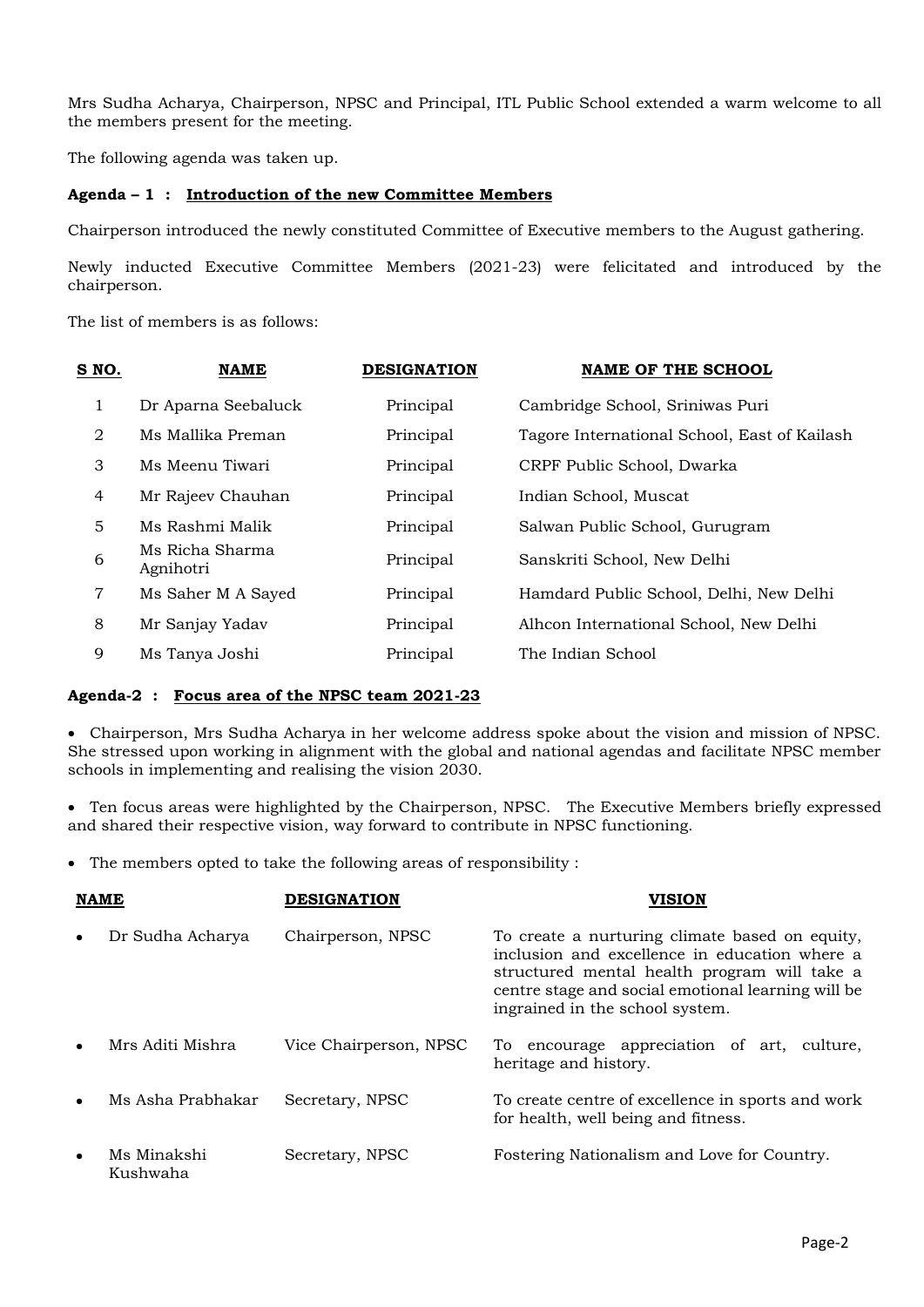|           | <b>NAME</b>                  | <b>DESIGNATION</b>                                            | VISION                                                                                                                                                                                                                                 |
|-----------|------------------------------|---------------------------------------------------------------|----------------------------------------------------------------------------------------------------------------------------------------------------------------------------------------------------------------------------------------|
|           | Ms Richa Sharma<br>Agnihotri | Principal,<br>Sanskriti School,<br>New Delhi                  | Creating<br>for<br>opportunities<br>continuous<br>professional development of teachers.                                                                                                                                                |
| $\bullet$ | Mr Sanjay Yadav              | Principal,<br>Alhcon International<br>School, New Delhi       | To strive for equitable and sustainable education<br>with SDG 4 goals. To empower<br>by aligning<br>with<br>transferable, unassailable,<br>learners<br>humanistic skills such as negotiation, kindness,<br>compassion and coexistence. |
| $\bullet$ | Ms Tanya Joshi               | Principal,<br>The Indian School                               | Instilling values of empathy, compassion and<br>care through community outreach programmes.                                                                                                                                            |
|           | Ms Mallika Preman            | Principal,<br>Tagore International<br>School, East of Kailash | To consistently work towards Eco restructuring<br>by orienting all the stakeholders on climate<br>change and its impact.                                                                                                               |
|           | Ms Meenu Tiwari              | Principal,<br>CRPF Public School,<br>Dwarka                   | To make a shift from content-based learning to<br>competency-based, to enquiry and decision<br>based pedagogy.                                                                                                                         |
| $\bullet$ | Dr Aparna<br>Seebaluck       | Principal,<br>Cambridge School,<br>Sriniwas Puri              | To share and exchange ideas in order to foster<br>intercultural connectedness and create a sense<br>unified Community<br>through<br>National<br>of<br>Exchange Program.                                                                |

## **Agenda 4 : Tabling of Inspection Reports**

Mrs Reena Rajpal, Jt Sec, NPSC and Principal, Darbari Lal DAV Model School, informed the members about the following schools, who have applied for the NPSC membership.

### **S.NO NAME OF THE SCHOOL**

- 1. K. R. Mangalam World School, Greater Kailash-2 New Delhi
- 2. Bal Bhawan Public School, Mayur Vihar, Phase II, Delhi
- 3. Jingle Bells Nursery School, Faizabad, Distt Ayodhya, UP
- 4. The Indian Heights School, Dwarka, New Delhi

The inspection team for the above schools will be informed by the office of Chairperson, NPSC in due course of time.

### **Agenda 5 : Discussion of the theme of the Annual Conference 2022**

Chairperson, Mrs Sudha Acharya proposed 17th, 18h and 19th February, 2022 as dates for the 49th NPSC Annual Conference. She suggested 17th Feb, 21 for Physical Pre-Conference at the IIC followed by a two day hybrid/online conference.

The proposal was unanimously approved by all the members.

Suggestions were invited from the members on the themes, sub themes and proposed publications of NPSC in 2022.